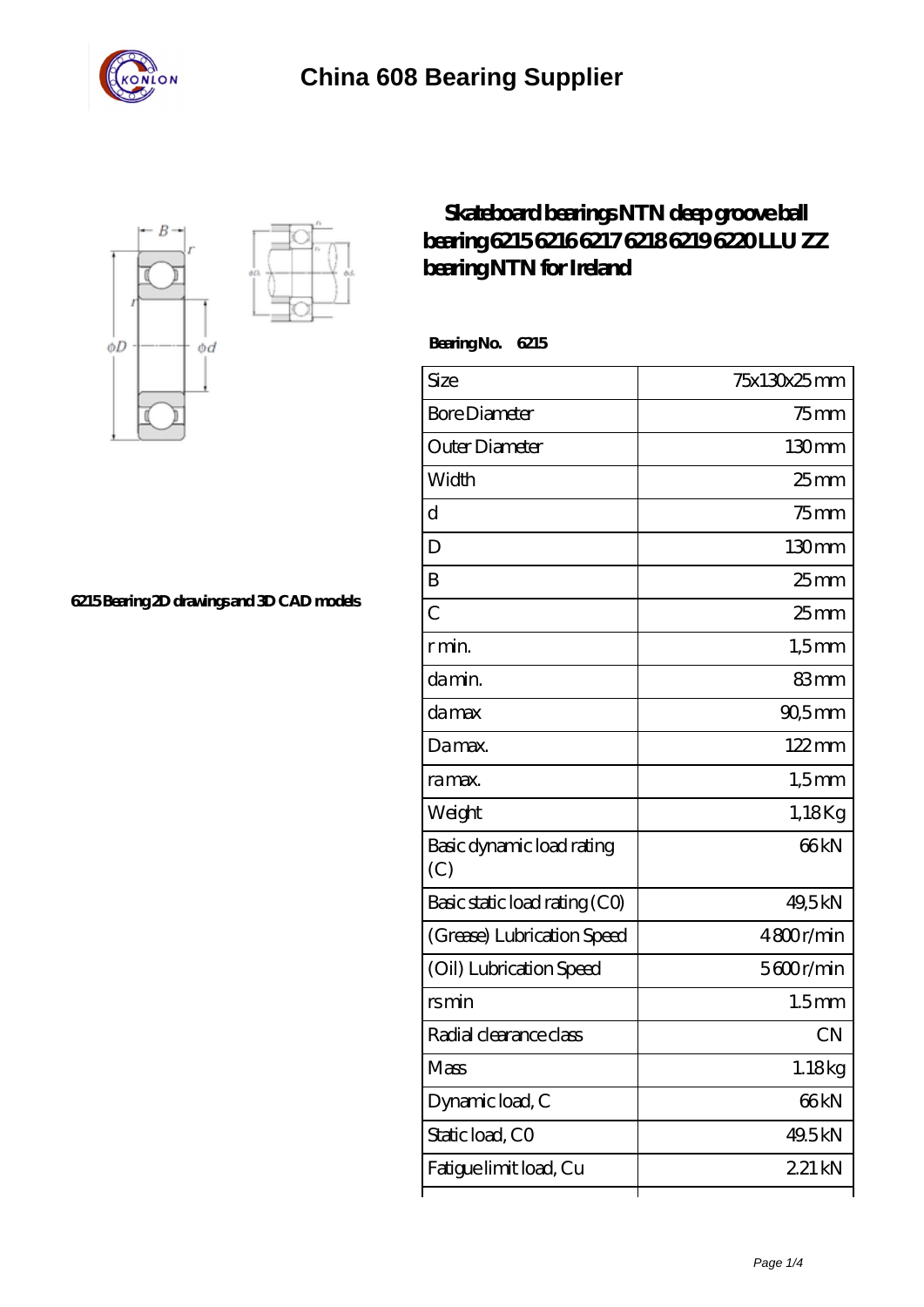

## **[China 608 Bearing Supplier](https://m.stavangerguiden.com)**

| fO                                               | 147                      |
|--------------------------------------------------|--------------------------|
| Nlim (oil)                                       | $5600$ rpm               |
| Nlim (grease)                                    | $480$ rpm                |
| Min operating temperature,<br>Tmin               | $-20^\circ$ C            |
| Max operating temperature,<br>Tmax               | $120^\circ$<br>€         |
| Characteristic cage<br>frequency, FTF            | $042$ Hz                 |
| Characteristic rolling<br>element frequency, BSF | $5.76$ Hz                |
| Characteristic outer ring<br>frequency, BPFO     | $457$ Hz                 |
| Characteristic inner ring<br>frequency, BPFI     | 643Hz                    |
| damin                                            | 83mm                     |
| Damax                                            | $122 \,\mathrm{mm}$      |
| ramax                                            | 1.5 <sub>mm</sub>        |
| Category                                         | Single Row Ball Bearings |
| Inventory                                        | 0 <sup>0</sup>           |
|                                                  |                          |
| Manufacturer Name                                | <b>NTN</b>               |
| Minimum Buy Quantity                             | N/A                      |
| Weight / Kilogram                                | 1.161                    |
| Product Group                                    | <b>BOO308</b>            |
| Enclosure                                        | Open                     |
| Precision Class                                  | ABEC 1   ISO PO          |
| Maximum Capacity / Filling<br>Slot               | No                       |
| Rolling Element                                  | <b>Ball Bearing</b>      |
| Snap Ring                                        | No                       |
| <b>Internal Special Features</b>                 | No                       |
| Cage Material                                    | Steel                    |
| Internal Clearance                               | CO-Medium                |
| Inch - Metric                                    | Metric                   |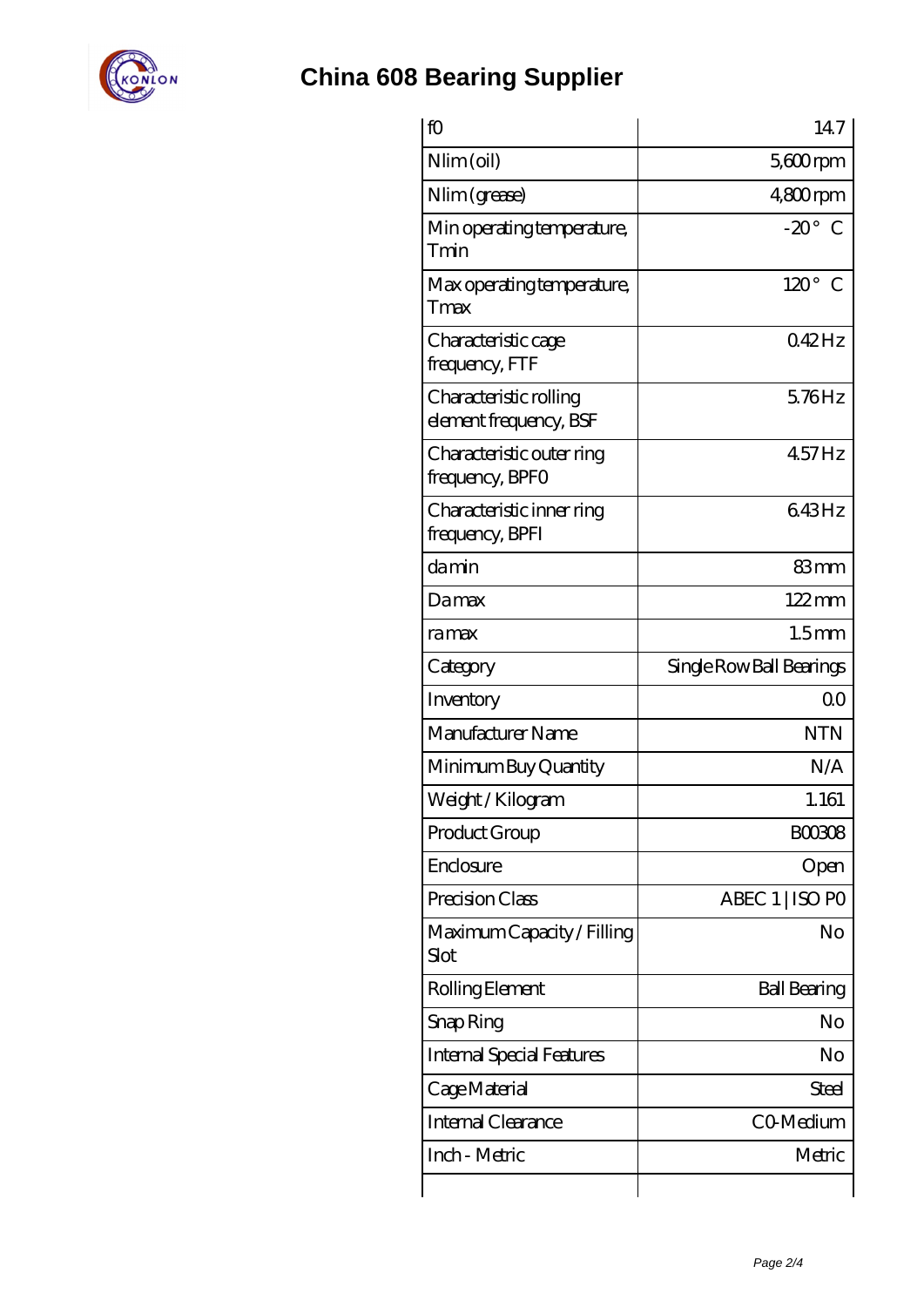

## **[China 608 Bearing Supplier](https://m.stavangerguiden.com)**

| Long Description         | 75MM Bore; 130MM<br>Outside Diameter; 25MM<br>Outer Race Width; Open;<br>Ball Bearing ABEC 1   ISO<br>PQ No Filling Slot; No Snap<br>Ring, No Internal Special<br>Features: CO-Medium<br>Internal Clearance; Steel<br>Cage |
|--------------------------|----------------------------------------------------------------------------------------------------------------------------------------------------------------------------------------------------------------------------|
| <b>Other Features</b>    | Deep Groove                                                                                                                                                                                                                |
| Category                 | Single Row Ball Bearing                                                                                                                                                                                                    |
| <b>UNSPSC</b>            | 31171504                                                                                                                                                                                                                   |
| Harmonized Tariff Code   | 8482.105068                                                                                                                                                                                                                |
| Noun                     | Bearing                                                                                                                                                                                                                    |
| Keyword String           | Ball                                                                                                                                                                                                                       |
| Manufacturer URL         | http://www.ntnamerica.co<br>m                                                                                                                                                                                              |
| Manufacturer Item Number | 6215                                                                                                                                                                                                                       |
| Weight/LBS               | 26                                                                                                                                                                                                                         |
| Outside Diameter         | 5.118Inch   130Millimeter                                                                                                                                                                                                  |
| Bore                     | 2953Inch   75 Millimeter                                                                                                                                                                                                   |
| Inner Race Width         | OInch   OMillimeter                                                                                                                                                                                                        |
| Outer Race Width         | 0.984 Inch   25 Millimeter                                                                                                                                                                                                 |
| bore diameter:           | $75$ mm                                                                                                                                                                                                                    |
| finish/coating           | Uncoated                                                                                                                                                                                                                   |
| outside diameter:        | 130 <sub>mm</sub>                                                                                                                                                                                                          |
| bearing material:        | High Carbon Chrome Steel                                                                                                                                                                                                   |
| overall width:           | $25 \text{mm}$                                                                                                                                                                                                             |
| cage material:           | Steel                                                                                                                                                                                                                      |
| bore type:               | Round                                                                                                                                                                                                                      |
| inner ring width:        | 25 mm                                                                                                                                                                                                                      |
| closure type:            | Open                                                                                                                                                                                                                       |
| outer ring width:        | $25$ mm                                                                                                                                                                                                                    |
| rowtype & fill slot:     | Single Row Non-Fill Slot                                                                                                                                                                                                   |
| maximum rpm (grease):    | 4800rpm                                                                                                                                                                                                                    |
|                          |                                                                                                                                                                                                                            |